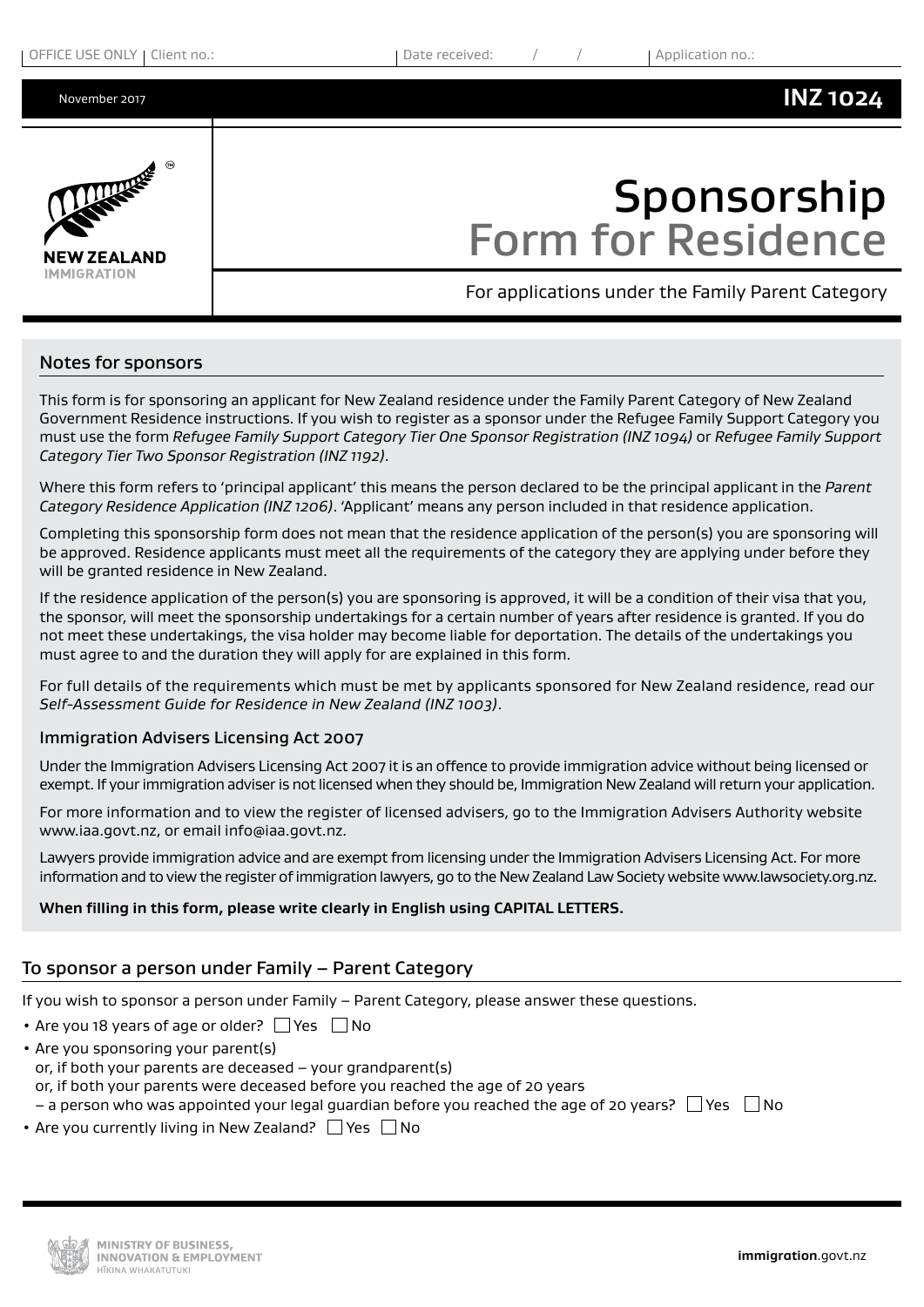| • Are you a New Zealand citizen, or the holder of a current New Zealand residence class visa which is not subject to<br>conditions under section 49 of the Immigration Act 2009? <sup>*</sup>                                                                                          |                                                                                                       |
|----------------------------------------------------------------------------------------------------------------------------------------------------------------------------------------------------------------------------------------------------------------------------------------|-------------------------------------------------------------------------------------------------------|
| Yes No                                                                                                                                                                                                                                                                                 |                                                                                                       |
| . Will you have been a New Zealand citizen, and/or the holder of a current New Zealand residence class visa, for at least<br>three years immediately prior to the date the person(s) you are sponsoring will make their residence application?<br>$\blacksquare$ Yes $\blacksquare$ No |                                                                                                       |
| • Will you have spent 184 days or more in New Zealand in each of those three years? $\Box$ Yes $\Box$ No                                                                                                                                                                               |                                                                                                       |
| • Do you and/or your partner meet the minimum income requirement for sponsors? $\Box$ Yes $\Box$ No $\Box$ Not applicable                                                                                                                                                              |                                                                                                       |
| If your partner will meet the minimum income requirement or contribute towards meeting it, provide their name below.                                                                                                                                                                   |                                                                                                       |
|                                                                                                                                                                                                                                                                                        |                                                                                                       |
| Partner's name                                                                                                                                                                                                                                                                         |                                                                                                       |
| The minimum income requirement must be met by personal income obtained from:                                                                                                                                                                                                           |                                                                                                       |
| • sustained paid employment, and/or                                                                                                                                                                                                                                                    |                                                                                                       |
| • regular self-employment, and/or<br>• regular investment income.                                                                                                                                                                                                                      |                                                                                                       |
|                                                                                                                                                                                                                                                                                        |                                                                                                       |
| For the current income figure, visit our website at www.immigration.govt.nz or contact your nearest INZ office.                                                                                                                                                                        |                                                                                                       |
| If you answered No to any of the above questions, you do not meet the requirements to be a sponsor under the Family<br>- Parent Category.                                                                                                                                              |                                                                                                       |
| If you answered Yes to all of the above questions, please now complete Sections A, B, and C of this sponsorship form.                                                                                                                                                                  |                                                                                                       |
| <b>Section A</b> Sponsor's details and eligibility                                                                                                                                                                                                                                     |                                                                                                       |
| I wish to sponsor a person who is making a Parent Category New Zealand residence application under:<br>A1                                                                                                                                                                              |                                                                                                       |
| Tier one (please indicate how the applicant will meet the tier one requirements):                                                                                                                                                                                                      |                                                                                                       |
| the sponsor meets the minimum income threshold for tier one, or                                                                                                                                                                                                                        |                                                                                                       |
| the principal applicant will bring sufficient settlement funds to New Zealand, or                                                                                                                                                                                                      |                                                                                                       |
| the applicants have a sufficient guaranteed lifetime income.                                                                                                                                                                                                                           |                                                                                                       |
| applicants have must live lawfully and permanently outside the country the applicants live in.                                                                                                                                                                                         | Tier two – the sponsor must meet the minimum income threshold for tier two and any other children the |
| Other requirements will also apply to all Parent Category applications. Please visit the INZ website<br>www.immigration.govt.nz for more information on the Parent Category requirements and specific<br>requirements for tier one and tier two.                                       |                                                                                                       |
| Sponsor's details                                                                                                                                                                                                                                                                      |                                                                                                       |
|                                                                                                                                                                                                                                                                                        |                                                                                                       |
| Name as shown in passport or other identity document<br>A2                                                                                                                                                                                                                             |                                                                                                       |
| Family/last name                                                                                                                                                                                                                                                                       | Given/first name(s)                                                                                   |
|                                                                                                                                                                                                                                                                                        |                                                                                                       |
| Other names you are known by or have ever been known by                                                                                                                                                                                                                                |                                                                                                       |
|                                                                                                                                                                                                                                                                                        |                                                                                                       |
|                                                                                                                                                                                                                                                                                        |                                                                                                       |

| $\overline{N}$ Country (or countries) of citizenship |                                                                                                                                                                                                                                                                                |
|------------------------------------------------------|--------------------------------------------------------------------------------------------------------------------------------------------------------------------------------------------------------------------------------------------------------------------------------|
|                                                      | * If your residence class visa is subject to section 49 conditions you will be notified of this by INZ and it will generally be stated on<br>the resident visa label in the holder's passport. Holders are advised in writing by INZ when INZ is satisfied that the conditions |

**A4** Gender  $\Box$  Male  $\Box$  Female **A5** Date of birth  $\Box$ 

**2** – Sponsorship Form for Residence – November 2017

have been met and their residence is confirmed.

**A6** Country of birth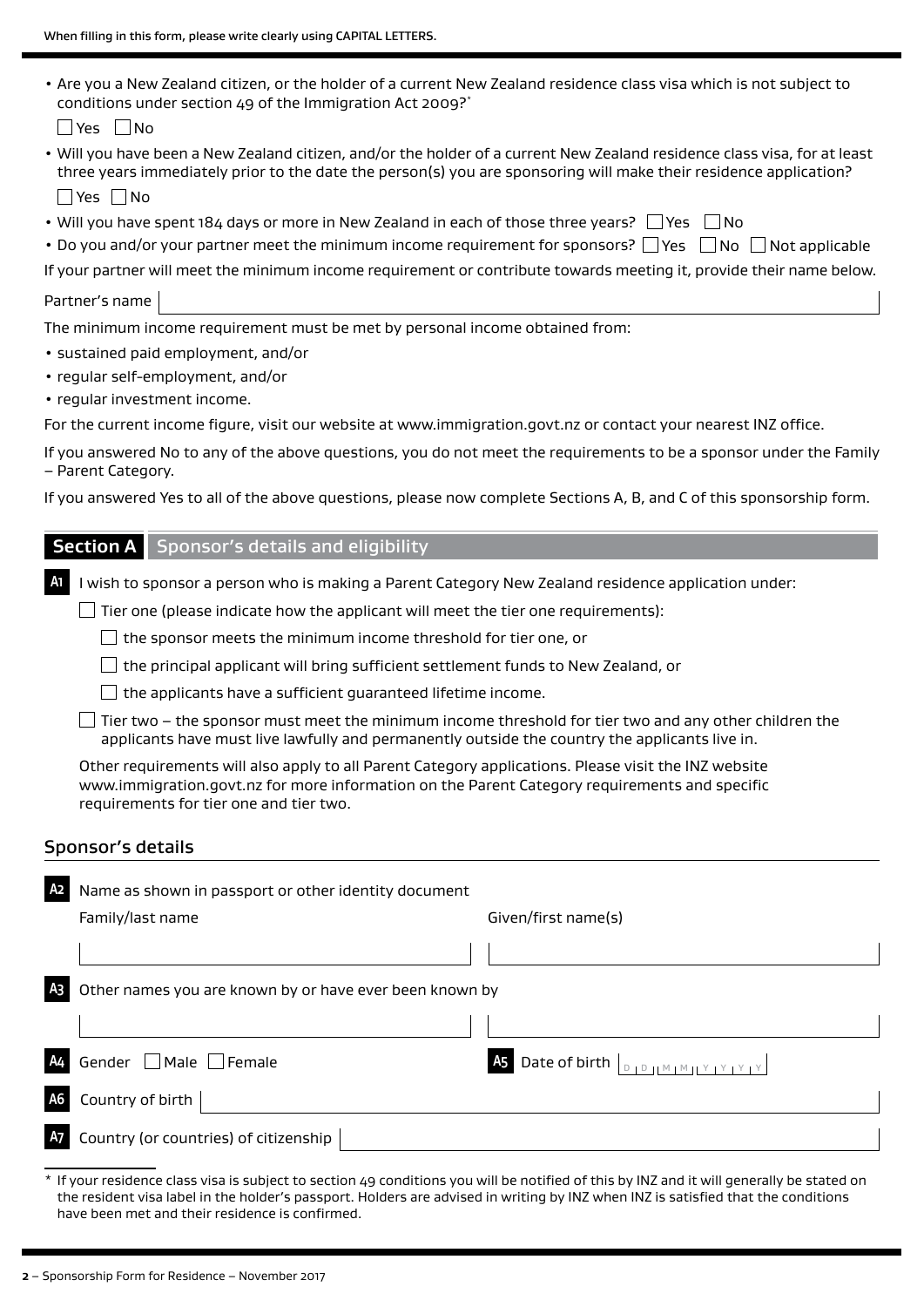| Are you currently in New Zealand?<br>A8<br>$\Box$ Yes<br>l No<br>Are you a New Zealand citizen?<br>Yes Go to A14<br>∐No<br>Are you a New Zealand residence class visa holder?<br>A10<br>$\Box$ Yes What date were you first granted residence in New Zealand?<br>$D + D + M + M + Y + Y + Y + Y$<br>$\Box$ No<br>Is your residence class visa subject to conditions under Section 49 of the Immigration Act? $\Box$ Yes<br>A11<br>If you hold a New Zealand residence class visa granted on the basis that you were the holder of an<br>A12<br>Australian permanent residence visa or an Australian resident return visa, is New Zealand your primary<br>place of established residence?<br>$\Box$ No<br>$\Box$ Not applicable<br>$\sqcup$ Yes<br>If you hold a New Zealand residence class visa, are you liable for deportation? Ves<br>$\Box$ No<br>A <sub>13</sub><br>A14<br>Have you previously breached any of your sponsorship obligations or do you have any outstanding debts as a<br>result of another sponsorship arrangement?<br>∏No<br>$\sqcup$ Yes<br>Have you entered insolvency procedures or been adjudicated bankrupt?<br>l No<br>A15<br>l lYes<br>Are you serving a custodial sentence or are you awaiting sentencing after being convicted of a crime which<br>A16<br>carries a custodial sentence?<br>$\blacksquare$ No<br>$\Box$ Yes<br>Have you ever been convicted of an offence under Immigration law? $\Box$ Yes<br>  No<br>A17<br>Are you sponsoring this application for the purpose of receiving a financial reward or fee? $\Box$ Yes<br>A18<br>Sponsor's contact details<br>Your current address and telephone number<br>Address<br>Telephone (daytime)<br>Telephone (evening)<br>Fax<br>Email<br>A <sub>20</sub><br>Name and address for communication about this sponsorship form |                       |
|-------------------------------------------------------------------------------------------------------------------------------------------------------------------------------------------------------------------------------------------------------------------------------------------------------------------------------------------------------------------------------------------------------------------------------------------------------------------------------------------------------------------------------------------------------------------------------------------------------------------------------------------------------------------------------------------------------------------------------------------------------------------------------------------------------------------------------------------------------------------------------------------------------------------------------------------------------------------------------------------------------------------------------------------------------------------------------------------------------------------------------------------------------------------------------------------------------------------------------------------------------------------------------------------------------------------------------------------------------------------------------------------------------------------------------------------------------------------------------------------------------------------------------------------------------------------------------------------------------------------------------------------------------------------------------------------------------------------------------------------------------------------------------------------------------------------|-----------------------|
|                                                                                                                                                                                                                                                                                                                                                                                                                                                                                                                                                                                                                                                                                                                                                                                                                                                                                                                                                                                                                                                                                                                                                                                                                                                                                                                                                                                                                                                                                                                                                                                                                                                                                                                                                                                                                   |                       |
|                                                                                                                                                                                                                                                                                                                                                                                                                                                                                                                                                                                                                                                                                                                                                                                                                                                                                                                                                                                                                                                                                                                                                                                                                                                                                                                                                                                                                                                                                                                                                                                                                                                                                                                                                                                                                   |                       |
|                                                                                                                                                                                                                                                                                                                                                                                                                                                                                                                                                                                                                                                                                                                                                                                                                                                                                                                                                                                                                                                                                                                                                                                                                                                                                                                                                                                                                                                                                                                                                                                                                                                                                                                                                                                                                   |                       |
|                                                                                                                                                                                                                                                                                                                                                                                                                                                                                                                                                                                                                                                                                                                                                                                                                                                                                                                                                                                                                                                                                                                                                                                                                                                                                                                                                                                                                                                                                                                                                                                                                                                                                                                                                                                                                   | l No                  |
|                                                                                                                                                                                                                                                                                                                                                                                                                                                                                                                                                                                                                                                                                                                                                                                                                                                                                                                                                                                                                                                                                                                                                                                                                                                                                                                                                                                                                                                                                                                                                                                                                                                                                                                                                                                                                   |                       |
|                                                                                                                                                                                                                                                                                                                                                                                                                                                                                                                                                                                                                                                                                                                                                                                                                                                                                                                                                                                                                                                                                                                                                                                                                                                                                                                                                                                                                                                                                                                                                                                                                                                                                                                                                                                                                   |                       |
|                                                                                                                                                                                                                                                                                                                                                                                                                                                                                                                                                                                                                                                                                                                                                                                                                                                                                                                                                                                                                                                                                                                                                                                                                                                                                                                                                                                                                                                                                                                                                                                                                                                                                                                                                                                                                   | $\Box$ Not applicable |
|                                                                                                                                                                                                                                                                                                                                                                                                                                                                                                                                                                                                                                                                                                                                                                                                                                                                                                                                                                                                                                                                                                                                                                                                                                                                                                                                                                                                                                                                                                                                                                                                                                                                                                                                                                                                                   |                       |
|                                                                                                                                                                                                                                                                                                                                                                                                                                                                                                                                                                                                                                                                                                                                                                                                                                                                                                                                                                                                                                                                                                                                                                                                                                                                                                                                                                                                                                                                                                                                                                                                                                                                                                                                                                                                                   |                       |
|                                                                                                                                                                                                                                                                                                                                                                                                                                                                                                                                                                                                                                                                                                                                                                                                                                                                                                                                                                                                                                                                                                                                                                                                                                                                                                                                                                                                                                                                                                                                                                                                                                                                                                                                                                                                                   |                       |
|                                                                                                                                                                                                                                                                                                                                                                                                                                                                                                                                                                                                                                                                                                                                                                                                                                                                                                                                                                                                                                                                                                                                                                                                                                                                                                                                                                                                                                                                                                                                                                                                                                                                                                                                                                                                                   |                       |
|                                                                                                                                                                                                                                                                                                                                                                                                                                                                                                                                                                                                                                                                                                                                                                                                                                                                                                                                                                                                                                                                                                                                                                                                                                                                                                                                                                                                                                                                                                                                                                                                                                                                                                                                                                                                                   |                       |
|                                                                                                                                                                                                                                                                                                                                                                                                                                                                                                                                                                                                                                                                                                                                                                                                                                                                                                                                                                                                                                                                                                                                                                                                                                                                                                                                                                                                                                                                                                                                                                                                                                                                                                                                                                                                                   |                       |
|                                                                                                                                                                                                                                                                                                                                                                                                                                                                                                                                                                                                                                                                                                                                                                                                                                                                                                                                                                                                                                                                                                                                                                                                                                                                                                                                                                                                                                                                                                                                                                                                                                                                                                                                                                                                                   | $\bigsqcup$ No        |
|                                                                                                                                                                                                                                                                                                                                                                                                                                                                                                                                                                                                                                                                                                                                                                                                                                                                                                                                                                                                                                                                                                                                                                                                                                                                                                                                                                                                                                                                                                                                                                                                                                                                                                                                                                                                                   |                       |
|                                                                                                                                                                                                                                                                                                                                                                                                                                                                                                                                                                                                                                                                                                                                                                                                                                                                                                                                                                                                                                                                                                                                                                                                                                                                                                                                                                                                                                                                                                                                                                                                                                                                                                                                                                                                                   |                       |
|                                                                                                                                                                                                                                                                                                                                                                                                                                                                                                                                                                                                                                                                                                                                                                                                                                                                                                                                                                                                                                                                                                                                                                                                                                                                                                                                                                                                                                                                                                                                                                                                                                                                                                                                                                                                                   |                       |
|                                                                                                                                                                                                                                                                                                                                                                                                                                                                                                                                                                                                                                                                                                                                                                                                                                                                                                                                                                                                                                                                                                                                                                                                                                                                                                                                                                                                                                                                                                                                                                                                                                                                                                                                                                                                                   |                       |
|                                                                                                                                                                                                                                                                                                                                                                                                                                                                                                                                                                                                                                                                                                                                                                                                                                                                                                                                                                                                                                                                                                                                                                                                                                                                                                                                                                                                                                                                                                                                                                                                                                                                                                                                                                                                                   |                       |
|                                                                                                                                                                                                                                                                                                                                                                                                                                                                                                                                                                                                                                                                                                                                                                                                                                                                                                                                                                                                                                                                                                                                                                                                                                                                                                                                                                                                                                                                                                                                                                                                                                                                                                                                                                                                                   |                       |
|                                                                                                                                                                                                                                                                                                                                                                                                                                                                                                                                                                                                                                                                                                                                                                                                                                                                                                                                                                                                                                                                                                                                                                                                                                                                                                                                                                                                                                                                                                                                                                                                                                                                                                                                                                                                                   |                       |
|                                                                                                                                                                                                                                                                                                                                                                                                                                                                                                                                                                                                                                                                                                                                                                                                                                                                                                                                                                                                                                                                                                                                                                                                                                                                                                                                                                                                                                                                                                                                                                                                                                                                                                                                                                                                                   |                       |
| Same as address at $\vert$ Aig, or $\Box$ Other                                                                                                                                                                                                                                                                                                                                                                                                                                                                                                                                                                                                                                                                                                                                                                                                                                                                                                                                                                                                                                                                                                                                                                                                                                                                                                                                                                                                                                                                                                                                                                                                                                                                                                                                                                   |                       |
| Family/last name<br>Given/first name(s)                                                                                                                                                                                                                                                                                                                                                                                                                                                                                                                                                                                                                                                                                                                                                                                                                                                                                                                                                                                                                                                                                                                                                                                                                                                                                                                                                                                                                                                                                                                                                                                                                                                                                                                                                                           |                       |
|                                                                                                                                                                                                                                                                                                                                                                                                                                                                                                                                                                                                                                                                                                                                                                                                                                                                                                                                                                                                                                                                                                                                                                                                                                                                                                                                                                                                                                                                                                                                                                                                                                                                                                                                                                                                                   |                       |
| Company name (if applicable) and address                                                                                                                                                                                                                                                                                                                                                                                                                                                                                                                                                                                                                                                                                                                                                                                                                                                                                                                                                                                                                                                                                                                                                                                                                                                                                                                                                                                                                                                                                                                                                                                                                                                                                                                                                                          |                       |
|                                                                                                                                                                                                                                                                                                                                                                                                                                                                                                                                                                                                                                                                                                                                                                                                                                                                                                                                                                                                                                                                                                                                                                                                                                                                                                                                                                                                                                                                                                                                                                                                                                                                                                                                                                                                                   |                       |
|                                                                                                                                                                                                                                                                                                                                                                                                                                                                                                                                                                                                                                                                                                                                                                                                                                                                                                                                                                                                                                                                                                                                                                                                                                                                                                                                                                                                                                                                                                                                                                                                                                                                                                                                                                                                                   |                       |
| New Zealand Business Number (for New Zealand businesses only)<br>For help search: www.nzbn.govt.nz                                                                                                                                                                                                                                                                                                                                                                                                                                                                                                                                                                                                                                                                                                                                                                                                                                                                                                                                                                                                                                                                                                                                                                                                                                                                                                                                                                                                                                                                                                                                                                                                                                                                                                                |                       |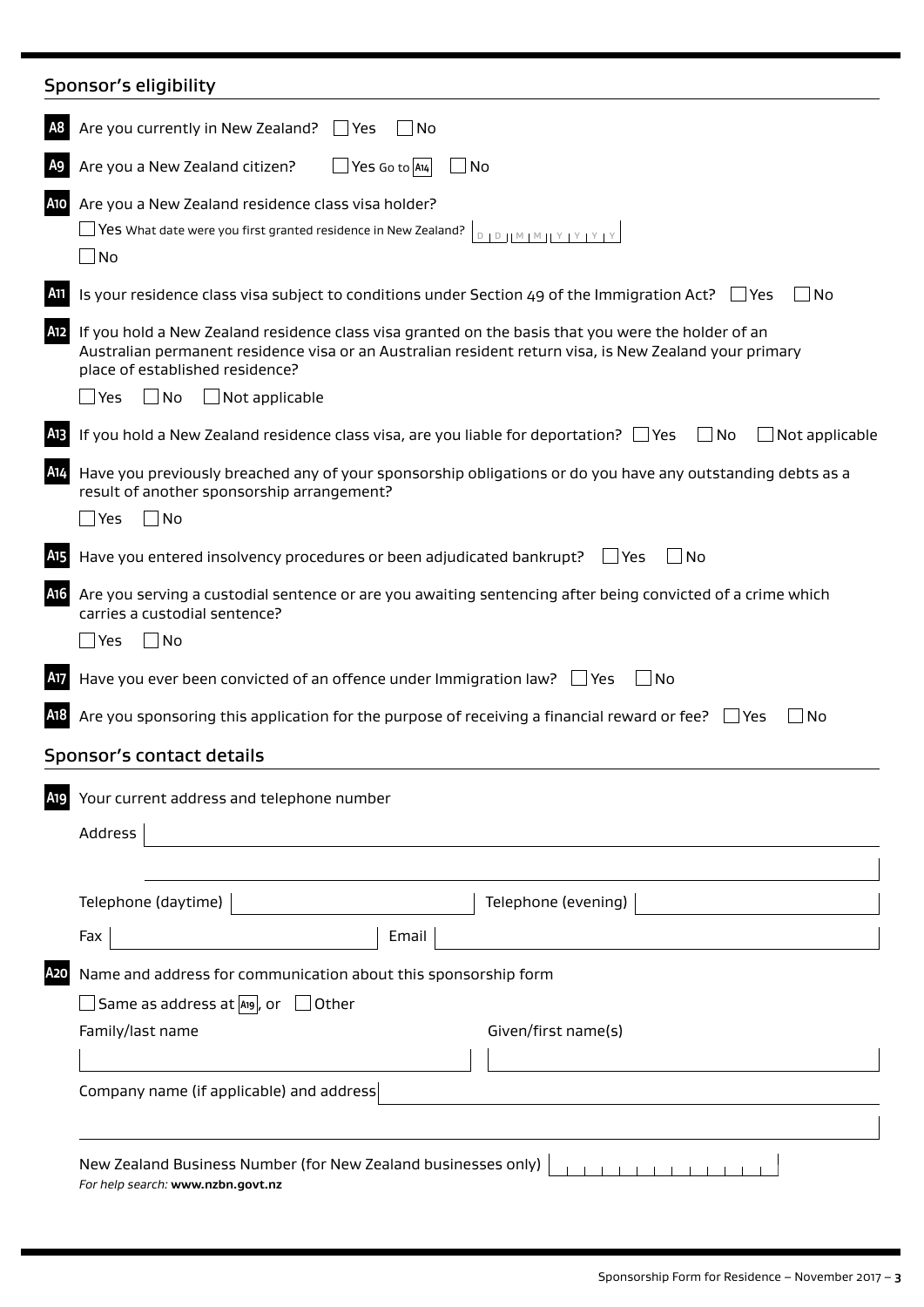When filling in this form, please write clearly using CAPITAL LETTERS.

|            | Telephone (daytime)                                                                                                                                      |             | Telephone (evening)         |                                     |
|------------|----------------------------------------------------------------------------------------------------------------------------------------------------------|-------------|-----------------------------|-------------------------------------|
|            | Fax                                                                                                                                                      | Email       |                             |                                     |
| A21        | Do you authorise the person stated at $ A20 $ to act on your behalf? $\Box$ Yes $\Box$ No                                                                |             |                             |                                     |
| A22        | Have you received immigration advice on this form?                                                                                                       |             |                             |                                     |
|            | $\bullet$ You can find a definition of immigration advice at www.immigration.govt.nz/advice.                                                             |             |                             |                                     |
|            | Yes Make sure that your immigration adviser completes Section D: Immigration adviser's details.                                                          |             |                             |                                     |
|            | No                                                                                                                                                       |             |                             |                                     |
|            | Section B<br>Details of person being sponsored                                                                                                           |             |                             |                                     |
| <b>B</b> 1 | Name of the principal applicant you wish to sponsor (as shown in passport or other identity document).                                                   |             |                             |                                     |
|            | Family/last name                                                                                                                                         |             | Given/first name(s)         |                                     |
|            |                                                                                                                                                          |             |                             |                                     |
| <b>B2</b>  | Family members who will be included in the residence application? (If none, please state 'none'. Continue on a<br>separate sheet of paper if necessary.) |             |                             |                                     |
|            | Family name                                                                                                                                              | Given names | Date of birth<br>DD/MM/YYYY | Relationship to principal applicant |
|            |                                                                                                                                                          |             |                             |                                     |
|            |                                                                                                                                                          |             |                             |                                     |
|            |                                                                                                                                                          |             |                             |                                     |
|            |                                                                                                                                                          |             |                             |                                     |
|            |                                                                                                                                                          |             | $\left  \quad \right $      |                                     |
| B3         | Principal applicant's country of residence                                                                                                               |             |                             |                                     |
| <b>B4</b>  | This principal applicant is your $\Box$ Father $\Box$ Mother $\Box$ Grandfather $\Box$ Grandmother $\Box$ Legal guardian<br>Other (specify)              |             |                             |                                     |
| <b>B5</b>  | Principal applicant's address                                                                                                                            |             |                             |                                     |
|            | Address                                                                                                                                                  |             |                             |                                     |
|            |                                                                                                                                                          |             |                             |                                     |
|            | Telephone (daytime)                                                                                                                                      |             | Telephone (evening)         |                                     |
|            | Fax                                                                                                                                                      | Email       |                             |                                     |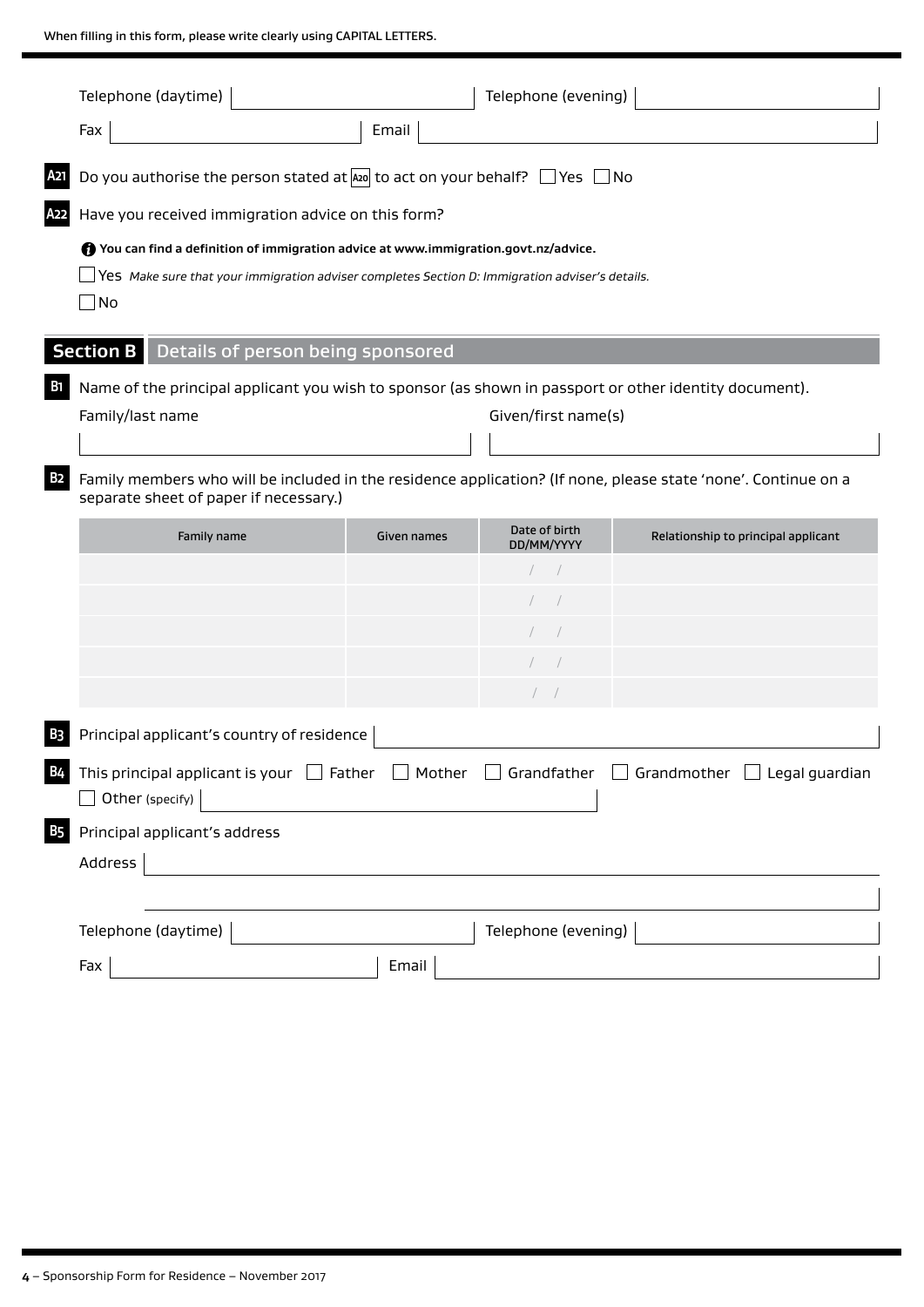# **Section C** Declaration by sponsor

**This declaration must be witnessed by a person authorised to take statutory declarations, such as a Justice of the Peace, a lawyer, or a notary public. Make sure that you understand the declarations before you sign this section.**

I understand that if I make any false statements, or provide any false or misleading information, I may be committing an offence and be liable to prosecution.

I understand the notes and questions given in this form and the information given about myself and the person(s) I wish to sponsor is true and complete.

I understand that if I have received immigration advice from an immigration adviser and if that immigration adviser is not licensed under the Immigration Advisers Licensing Act 2007 when they should be, INZ will return my sponsorship form.

I understand that if I fail to meet my sponsorship undertakings below, the person(s) I have agreed to sponsor named in this form at Section B: Details of person being sponsored may be liable for deportation.

If the person I agree to sponsor (or any other person included in their application for residence) applies to the Ministry of Social Development for, or is paid, any welfare assistance during the ten-year period in which residence is sponsored, then I agree that:

- INZ may provide any information that I have provided in this sponsorship form to the Ministry of Social Development for the purposes of assessing whether the sponsored person (or any other person included in their application for residence) should receive welfare assistance, and
- the Ministry of Social Development may provide INZ with any information it receives regarding my failure to meet any obligations as set out below.

I authorise INZ to make any enquiries it deems necessary regarding the information provided on this form and to share information about me with other government agencies to the extent necessary to make decisions about my eligibility to be a sponsor. I also consent to any organisation providing relevant information to INZ about me.

I understand that completing this sponsorship does not mean that the people I have agreed to sponsor will be granted residence.

#### Sponsor's undertakings

- 1. I understand that the sponsorship period is for ten years from my parent's/grandparent's/legal guardian's first day in New Zealand as a resident.
- 2. I will provide accommodation in New Zealand for the sponsored person(s) for the duration of the sponsorship period if necessary, and
- 3. I will pay for the sponsored person(s) to be repatriated or deported, and all costs associated with their repatriation or deportation, if necessary, and
- 4. I will provide all necessary financial support to the sponsored person(s) for the duration of the sponsorship period, and
- 5. I undertake to repay any costs to the New Zealand Government, or a third party, which result from my failure to meet my obligations as a sponsor, and
- 6. I acknowledge that if I fail to repay any such costs to the New Zealand Government, or a third party, a debt for the amount of those costs is then due to the Crown which may then be enforced against me in the New Zealand Courts.

| ı,                   |  |            |  |  |  |
|----------------------|--|------------|--|--|--|
| full name of sponsor |  | occupation |  |  |  |
| of                   |  |            |  |  |  |
| address              |  |            |  |  |  |

solemnly and sincerely declare that the information supplied on this form and in the attachments is true and correct, and that I will honour the sponsorship undertakings given above in respect of the person(s) I have agreed to sponsor in this form at Section B: Details of person being sponsored. I make this solemn declaration conscientiously believing the same to be true and by virtue of the Oaths and Declarations Act 1957.

| Signature of sponsor |                                                               |      |        |                        |                |      |
|----------------------|---------------------------------------------------------------|------|--------|------------------------|----------------|------|
| Declared at          |                                                               | this | day of |                        | $\overline{2}$ |      |
|                      | place                                                         | date |        | month                  |                | year |
| before me            |                                                               |      |        |                        |                |      |
|                      | (name of person authorised to take statutory declarations)    |      |        | (official designation) |                |      |
|                      | Signature of person authorised to take statutory declarations |      |        |                        |                |      |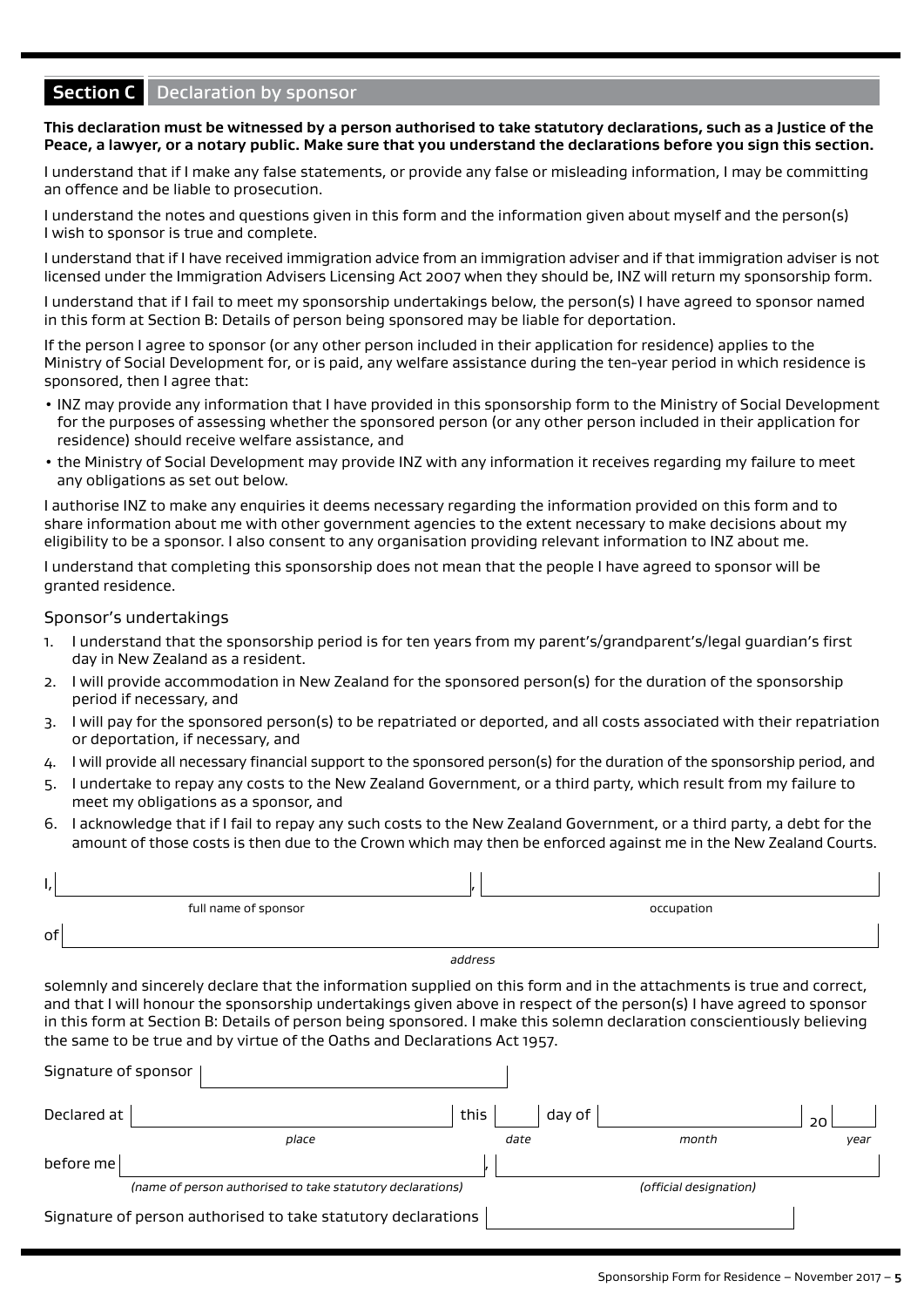**Contact details of person authorised to take statutory declarations.** *(Note: the supply of any contact details to INZ is optional. Any information you provide will be used for verification purposes only. Contact your nearest Immigration New Zealand office for more information, or to access or correct any information you have provided.)*

|                | Address                                                                                                                                                                                                                                                                                                                                                                            |
|----------------|------------------------------------------------------------------------------------------------------------------------------------------------------------------------------------------------------------------------------------------------------------------------------------------------------------------------------------------------------------------------------------|
|                |                                                                                                                                                                                                                                                                                                                                                                                    |
|                | Telephone (daytime)<br>Telephone (evening)                                                                                                                                                                                                                                                                                                                                         |
|                |                                                                                                                                                                                                                                                                                                                                                                                    |
| Fax            | Email                                                                                                                                                                                                                                                                                                                                                                              |
|                | <b>Section D</b><br>Immigration adviser's details                                                                                                                                                                                                                                                                                                                                  |
|                | This section must be completed by the sponsor's immigration adviser. If the sponsor does not have an<br>immigration adviser, this section does not have to be completed.                                                                                                                                                                                                           |
| D <sub>1</sub> | Tick the one option that applies to you.                                                                                                                                                                                                                                                                                                                                           |
|                | I am a licensed immigration adviser under the New Zealand Immigration Advisers Licensing Act 2007. Go to $\omega$                                                                                                                                                                                                                                                                  |
|                | I am exempt from licensing under the New Zealand Immigration Advisers Licensing Act 2007. Go to $ v_3 $<br>If you are unlicensed when you should be licensed under the Immigration Advisers Licensing Act 2007, Immigration New Zealand will return<br>your client's application. It is an offence to provide immigration advice without holding a licence, unless you are exempt. |
| D <sub>2</sub> | Licensed advisers. Provide your licence details.                                                                                                                                                                                                                                                                                                                                   |
|                | Licence type                                                                                                                                                                                                                                                                                                                                                                       |
|                | $\vert$ full $\vert$ provisional<br>$\Box$ limited. List conditions specified in the register.                                                                                                                                                                                                                                                                                     |
|                |                                                                                                                                                                                                                                                                                                                                                                                    |
|                |                                                                                                                                                                                                                                                                                                                                                                                    |
|                | Licence number $2, 0,$<br>Go to Section E: Declaration by person assisting the sponsor.                                                                                                                                                                                                                                                                                            |
| D3             | Exempt from licensing. Tick one box below to show why you are exempt from licensing.                                                                                                                                                                                                                                                                                               |
|                | I provided immigration advice in an informal or family context only, and I did not provide the advice<br>systematically<br>or for a fee.                                                                                                                                                                                                                                           |
|                | $\Box$ I am a New Zealand member of Parliament or member of their staff and I provided immigration advice as part<br>of my employment agreement.                                                                                                                                                                                                                                   |
|                | I am a foreign diplomat or consular staff.                                                                                                                                                                                                                                                                                                                                         |
|                | I am an employee of the New Zealand public service and I provided immigration advice within the scope of my<br>employment agreement.                                                                                                                                                                                                                                               |
|                | I am a lawyer and I hold a current practising certificate as a barrister or as a barrister and solicitor of the High<br>Court of New Zealand.                                                                                                                                                                                                                                      |
|                | I am employed by, or I am working as a volunteer for, a New Zealand community law centre where at least one<br>lawyer<br>is on the employing body of the community law centre or is employed by or working as a volunteer for the                                                                                                                                                  |
|                | community law centre in a supervisory capacity.                                                                                                                                                                                                                                                                                                                                    |
|                | I am employed by, or I am working as a volunteer for, a New Zealand citizens advice bureau.<br>Go to Section E: Declaration by person assisting the sponsor.                                                                                                                                                                                                                       |
|                |                                                                                                                                                                                                                                                                                                                                                                                    |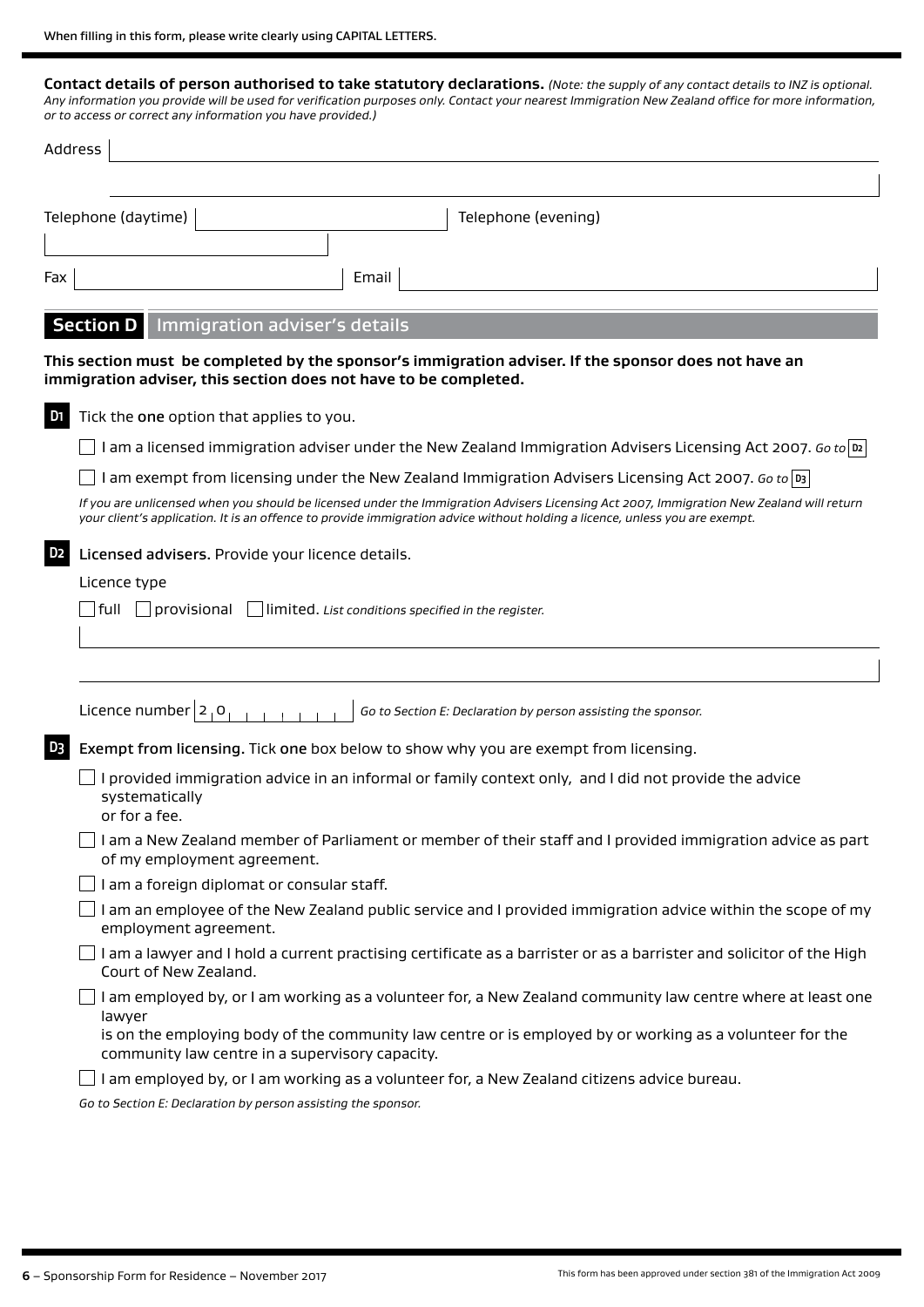# **Section E** Declaration by person assisting the sponsor

| This section must be completed and signed by the sponsor's immigration adviser, or by any person who has          |
|-------------------------------------------------------------------------------------------------------------------|
| assisted the sponsor by providing immigration advice, explaining, translating, or filling in the form for the     |
| sponsor. If the sponsor does not have an immigration adviser, and no one helped the sponsor to fill in this form, |
| this section does not have to be completed.                                                                       |
|                                                                                                                   |

| client's sponsorship form. It is an offence to provide immigration advice without holding a licence.                                                                                                | If you are unlicensed when you should be licensed under the Immigration Advisers Licensing Act 2007, Immigration New Zealand will return your                                                                                                                                                                                                             |  |
|-----------------------------------------------------------------------------------------------------------------------------------------------------------------------------------------------------|-----------------------------------------------------------------------------------------------------------------------------------------------------------------------------------------------------------------------------------------------------------------------------------------------------------------------------------------------------------|--|
| For more information, go to the Immigration Advisers Authority website www.iaa.govt.nz, or email info@iaa.govt.nz or write to them at<br>PO Box 6222, Wellesley Street, Auckland 1141, New Zealand. |                                                                                                                                                                                                                                                                                                                                                           |  |
| Name and address of person assisting sponsor $\Box$ Same as address given at $\Box$ and                                                                                                             | as below.                                                                                                                                                                                                                                                                                                                                                 |  |
| Family/last name                                                                                                                                                                                    | Given/first name(s)                                                                                                                                                                                                                                                                                                                                       |  |
|                                                                                                                                                                                                     |                                                                                                                                                                                                                                                                                                                                                           |  |
| Company name (if applicable) and address                                                                                                                                                            |                                                                                                                                                                                                                                                                                                                                                           |  |
|                                                                                                                                                                                                     |                                                                                                                                                                                                                                                                                                                                                           |  |
| New Zealand Business Number (for New Zealand businesses only)<br>For help search: www.nzbn.govt.nz                                                                                                  |                                                                                                                                                                                                                                                                                                                                                           |  |
| Telephone (daytime)                                                                                                                                                                                 | Telephone (evening)                                                                                                                                                                                                                                                                                                                                       |  |
|                                                                                                                                                                                                     |                                                                                                                                                                                                                                                                                                                                                           |  |
| Fax<br>Email                                                                                                                                                                                        |                                                                                                                                                                                                                                                                                                                                                           |  |
| and give reasons for the changes.                                                                                                                                                                   | I understand that after the sponsor has signed this form it is an offence for me to change or add further information,<br>change any documents attached to the form, or attach any further documents to the form. However, if changes are<br>needed, the person making the changes must state on the form what information or documents have been changed |  |
| seven years.                                                                                                                                                                                        | I note that the maximum penalty for this offence is a fine of up to NZ\$100,000 and/or a term of imprisonment of up to                                                                                                                                                                                                                                    |  |
| I certify that the sponsor asked me to help them complete this form and any additional forms.                                                                                                       |                                                                                                                                                                                                                                                                                                                                                           |  |
| I certify that the sponsor agreed that the information provided was correct before signing the declaration.                                                                                         |                                                                                                                                                                                                                                                                                                                                                           |  |
| I have assisted the sponsor as an interpreter/translator                                                                                                                                            |                                                                                                                                                                                                                                                                                                                                                           |  |
| I have assisted the sponsor with recording information on the form                                                                                                                                  |                                                                                                                                                                                                                                                                                                                                                           |  |
| I have assisted the sponsor in another way. Specify                                                                                                                                                 |                                                                                                                                                                                                                                                                                                                                                           |  |
| Section D: Immigration adviser's details, are correct.                                                                                                                                              | $\Box$ I have provided immigration advice (as defined in the Immigration Advisers Licensing Act 2007) and my details in                                                                                                                                                                                                                                   |  |
| Signature of person assisting sponsor                                                                                                                                                               | Date $\left[ \begin{array}{c} D & D & M & M & Y & Y & Y \\ \hline \end{array} \right]$                                                                                                                                                                                                                                                                    |  |